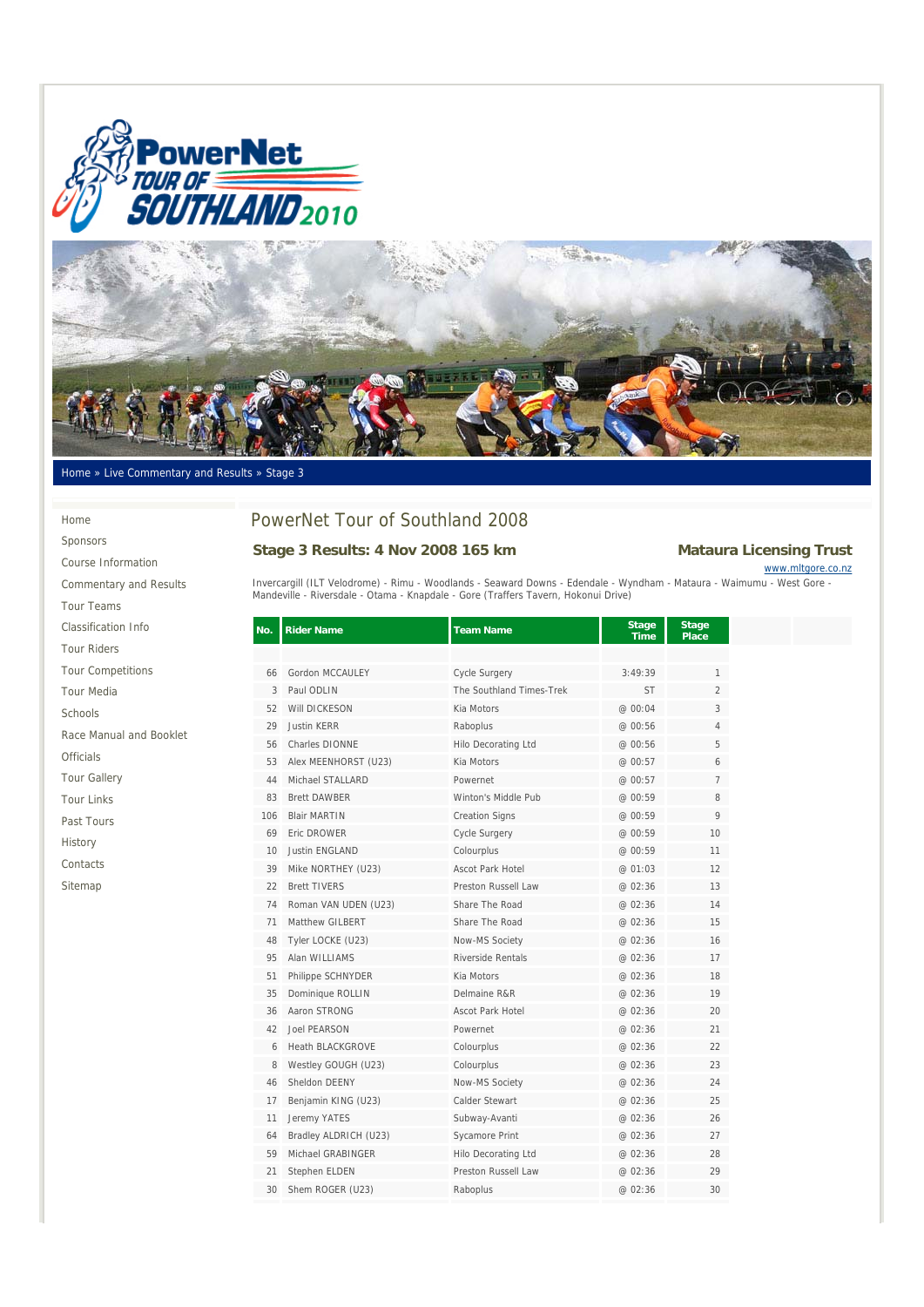| 25             | Brad HALL                                    | Preston Russell Law                           | @ 02:36            | 31       |
|----------------|----------------------------------------------|-----------------------------------------------|--------------------|----------|
| $\mathbf{1}$   | Hayden ROULSTON                              | The Southland Times-Trek                      | @ 02:36            | 32       |
| 82             | Leon HEXTALL (U23)                           | Winton's Middle Pub                           | @ 02:36            | 33       |
| 72             | Adam COKER (U23)                             | Share The Road                                | @ 02:36            | 34       |
| 9              | Logan HUTCHINGS                              | Colourplus                                    | @ 02:36            | 35       |
| 27             | <b>Glen CHADWICK</b>                         | Raboplus                                      | @ 02:36            | 36       |
| 90             | <b>Jack BAUER</b>                            | Fulton Hogan                                  | @ 02:36            | 37       |
| 54             | Samuel EADIE (U23)                           | Kia Motors                                    | @ 02:36            | 38       |
| 26             | Robin RFID                                   | Raboplus                                      | @ 02:36            | 39       |
| 109            | Nathan PAGE                                  | <b>Creation Signs</b>                         | @ 02:36            | 40       |
| 23             | Brock ROBERTS (U23)                          | Preston Russell Law                           | @ 02:36            | 41       |
| 47             | Peter RENNIE (U23)                           | Now-MS Society                                | @ 02:36            | 42       |
| 14             | James WILLIAMSON (U23)                       | Subway-Avanti                                 | @ 02:36            | 43       |
| 41             | Mathew GORTER                                | Powernet                                      | @ 02:36            | 44       |
| 75             | Ryan WILLS (U23)                             | Share The Road                                | @ 02:36            | 45       |
| 101            | Jonty TAYLOR                                 | Southern Inst. Of Technology                  | @ 02:36            | 46       |
| 20             | James MCCOY (U23)                            | Calder Stewart                                | @ 02:36            | 47       |
| 81             | James GIBSON                                 | Winton's Middle Pub                           | @ 02:36            | 48       |
| 107            | David EVANS                                  | <b>Creation Signs</b>                         | @ 02:36            | 49       |
| 55             | George BENNETT (U23)                         | Kia Motors                                    | @ 02:36            | 50       |
| 88             | Scott RAINSFORD                              | Fulton Hogan                                  | @ 02:36            | 51       |
| 108            | <b>Alex MALONE</b>                           | <b>Creation Signs</b>                         | @ 02:36            | 52       |
| 92             | Colin CORNBERG (U23)                         | Riverside Rentals                             | @ 02:36            | 53       |
| 50             | Aaron SCHNEIDER (U23)                        | Now-MS Society                                | @ 02:36            | 54       |
| 57             | Chuck COYLE                                  | <b>Hilo Decorating Ltd</b>                    | @ 02:36            | 55       |
| 4              | Michael TORCKLER (U23)                       | The Southland Times-Trek                      | @ 02:36            | 56       |
| 31             | Ashley WHITEHEAD                             | Delmaine R&R                                  | @ 02:36            | 57       |
| 34             | Sam KING-TURNER                              | Delmaine R&R                                  | @ 02:36            | 58       |
| 38<br>62       | Elliot CROWTHER (U23)<br>Alexander RAY (U23) | Ascot Park Hotel                              | @ 02:36<br>@ 02:36 | 59<br>60 |
| 73             |                                              | Sycamore Print<br>Share The Road              | @ 02:36            | 61       |
| 98             | Aaron LAWSON (U23)<br><b>Mark MATTHEWS</b>   |                                               |                    |          |
| 85             | Chris SANSON (U23)                           | South West Helicopters<br>Winton's Middle Pub | @ 02:36<br>@ 02:48 | 62<br>63 |
| 84             | David AYRE (U23)                             | Winton's Middle Pub                           | @ 02:48            | 64       |
| 15             | Jesse SERGENT (U23)                          | Subway-Avanti                                 | @ 02:48            | 65       |
| 28             | Peter LATHAM                                 | Raboplus                                      | @ 02:48            | 66       |
| 97             | <b>Travis KANF</b>                           | South West Helicopters                        | @ 02:48            | 67       |
| 13             | Joseph COOPER                                | Subway-Avanti                                 | @ 02:48            | 68       |
| $\overline{2}$ | Sam BEWLEY (U23)                             | The Southland Times-Trek                      | @ 02:48            | 69       |
| 93             | Jonathon ATKINSON                            | Riverside Rentals                             | @ 02:48            | 70       |
| 45             | Paul WINTERBOURNE                            | Powernet                                      | @ 02:48            | 71       |
| 18             | Brad CARTER (U23)                            | Calder Stewart                                | @ 02:48            | 72       |
| 112            | Dennis FARRELL                               | Energy Smart                                  | @ 02:48            | 73       |
| 58             | Omer KEM                                     | <b>Hilo Decorating Ltd</b>                    | @ 02:48            | 74       |
| 113            | Andrew PHILLIPS                              | <b>Energy Smart</b>                           | @ 02:48            | 75       |
| 60             | Kirk O'BEE                                   | <b>Hilo Decorating Ltd</b>                    | @ 02:48            | 76       |
| 68             | <b>James FAIRWEATHER</b>                     | Cycle Surgery                                 | @ 02:48            | 77       |
| 110            | Andrew CRAWLEY                               | <b>Creation Signs</b>                         | @ 02:48            | 78       |
| 76             | Nick LOVEGROVE                               | Hudson Gavin Martin                           | @ 02:48            | 79       |
| 12             | Hayden GODFREY                               | Subway-Avanti                                 | @ 02:48            | 80       |
| 37             | Clinton AVERY (U23)                          | Ascot Park Hotel                              | @ 02:48            | 81       |
| 33             | Matt SILLARS (U23)                           | Delmaine R&R                                  | @ 02:48            | 82       |
| 80             | Andrew EAGLES                                | Hudson Gavin Martin                           | @ 02:48            | 83       |
| 86             | Josh BARLEY (U23)                            | Fulton Hogan                                  | @ 02:48            | 84       |
| 70             | Tom SCULLY (U23)                             | Cycle Surgery                                 | @ 02:48            | 85       |
| 114            | Nicholas ATKINSON                            | <b>Energy Smart</b>                           | @ 02:48            | 86       |
| 102            | Rodney WEIBERG                               | Southern Inst. Of Technology                  | @ 02:48            | 87       |
| 111            | Richard ROLLINSON                            | <b>Energy Smart</b>                           | @ 02:56            | 88       |
| 96             | Matthew MARSHALL (U23)                       | South West Helicopters                        | @ 02:56            | 89       |
| 40             | Bevan MASON                                  | Ascot Park Hotel                              | @ 02:56            | 90       |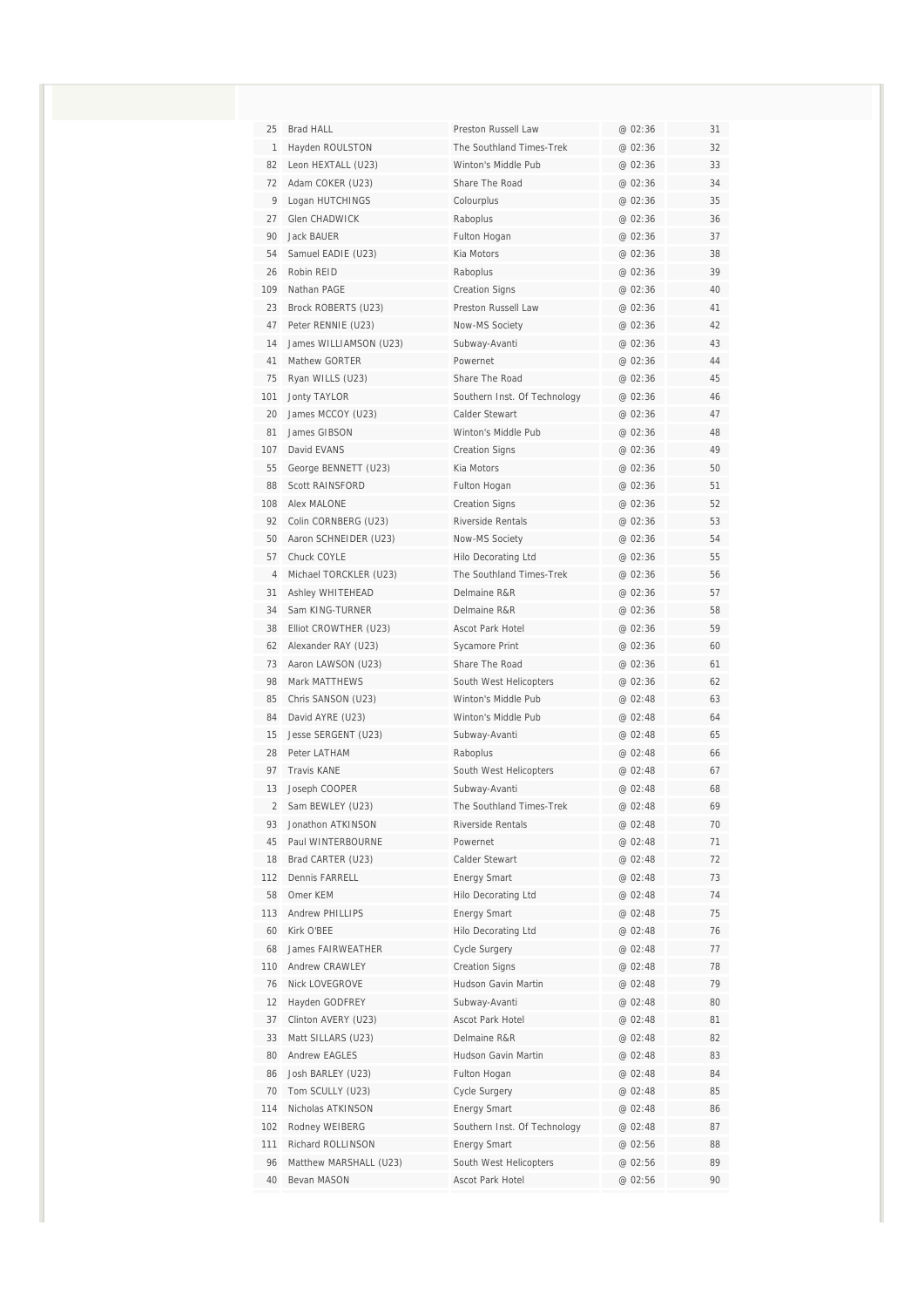| 3 Tour of Southland.        |     | 63. Andy MCNAB (U23)  | <b>Sycamore Print</b>        | @ 02:56 | 91  |
|-----------------------------|-----|-----------------------|------------------------------|---------|-----|
| Live data provided by Gen-i | 89  | Tim HARGRAVE          | Fulton Hogan                 | @ 02:56 | 92  |
| Southland                   | 19  | Alex MCGREGOR (U23)   | Calder Stewart               | @ 02:56 | 93  |
|                             |     | Marc RYAN             | Colourplus                   | @ 02:56 | 94  |
|                             |     | Shane MELROSE         | The Southland Times-Trek     | @ 02:56 | 95  |
|                             | 79  | Jeremy MEECH          | Hudson Gavin Martin          | @ 02:56 | 96  |
|                             | 78  | Jamie WHYTE           | Hudson Gavin Martin          | @ 02:56 | 97  |
|                             | 87  | Alasdair DEMPSEY      | Fulton Hogan                 | @ 02:56 | 98  |
|                             | 105 | Tim PEARCE            | Southern Inst. Of Technology | @ 02:56 | 99  |
|                             | 24  | Josh PAGE             | Preston Russell Law          | @ 03:06 | 100 |
|                             | 32  | Mark LANGLANDS (U23)  | Delmaine R&R                 | @ 03:06 | 101 |
|                             | 104 | Sheldon GORTER (U23)  | Southern Inst. Of Technology | @ 06:20 | 102 |
|                             | 61  | Daniel SEAGAR (U23)   | <b>Sycamore Print</b>        | @ 07:56 | 103 |
|                             | 103 | Matt DOUGLAS          | Southern Inst. Of Technology | @ 09:49 | 104 |
|                             | 65  | Latham CROFT (U23)    | Sycamore Print               | @ 10:56 | 105 |
|                             | 94  | <b>Brian BIGGS</b>    | Riverside Rentals            | @ 17:12 | 106 |
|                             | 43  | John ALABASTER        | Powernet                     | @ 17:12 | 107 |
|                             | 49  | Cory GREENBERG (U23)  | Now-MS Society               | @ 20:00 | 108 |
|                             | 67  | Chris O'CONNOR (U23)  | <b>Cycle Surgery</b>         | @ 20:00 | 109 |
|                             | 115 | Colin ROBERTSON       | <b>Energy Smart</b>          | @ 22:46 | 110 |
|                             | 91  | <b>Winston BRIGGS</b> | <b>Riverside Rentals</b>     | @ 24:19 | 111 |
|                             | 77  | Nico DE JONG          | Hudson Gavin Martin          | @ 24:19 | 112 |
|                             | 99  | Simon CROOM           | South West Helicopters       | @ 24:19 | 113 |
|                             | 100 | Garth COOPER          | South West Helicopters       | @ 24:19 | 114 |
|                             |     |                       |                              |         |     |

Live data provided by Gen-i Southland. Results data generated from SportCalc (www.sportcalc.co.nz)

## **PowerNet General Classification (After stage 3)**

**© 2008 Tour of Southland.** 

| No. | <b>Rider Name</b>      | <b>Team Name</b>           | G C<br><b>Time</b> | G <sub>C</sub><br><b>Place</b> | <b>Bonus</b> | Penalty |
|-----|------------------------|----------------------------|--------------------|--------------------------------|--------------|---------|
|     |                        |                            |                    |                                |              |         |
| 66  | Gordon MCCAULEY        | <b>Cycle Surgery</b>       | 6:07:35            | $\mathbf{1}$                   | 00:15        |         |
| 69  | Eric DROWER            | <b>Cycle Surgery</b>       | @ 00:13            | 2                              |              |         |
| 3   | Paul ODLIN             | The Southland Times-Trek   | @ 00:27            | 3                              | 00:06        |         |
| 106 | <b>Blair MARTIN</b>    | <b>Creation Signs</b>      | @ 00:31            | 4                              |              |         |
| 10  | <b>Justin ENGLAND</b>  | Colourplus                 | @ 00:35            | 5                              |              |         |
| 11  | Jeremy YATES           | Subway-Avanti              | @ 00:50            | 6                              | 00:06        |         |
| 6   | Heath BLACKGROVE       | Colourplus                 | @ 01:15            | 7                              |              |         |
| 27  | <b>Glen CHADWICK</b>   | Raboplus                   | @ 01:19            | 8                              | 00:04        |         |
| 53  | Alex MEENHORST (U23)   | Kia Motors                 | @ 01:20            | 9                              | 00:01        |         |
| 36  | Aaron STRONG           | <b>Ascot Park Hotel</b>    | @ 01:24            | 10                             | 00:02        |         |
| 44  | Michael STALLARD       | Powernet                   | @ 01:28            | $11 =$                         | 00:05        |         |
| 14  | James WILLIAMSON (U23) | Subway-Avanti              | @ 01:28            | $11 =$                         |              |         |
| 39  | Mike NORTHEY (U23)     | Ascot Park Hotel           | @ 01:34            | $13=$                          |              |         |
| 1   | Hayden ROULSTON        | The Southland Times-Trek   | @ 01:34            | $13=$                          |              |         |
| 51  | Philippe SCHNYDER      | Kia Motors                 | @ 01:40            | 15                             |              |         |
| 52  | Will DICKESON          | Kia Motors                 | @ 01:42            | 16                             | 00:04        |         |
| 83  | <b>Brett DAWBER</b>    | Winton's Middle Pub        | @ 01:43            | 17                             |              |         |
| 29  | <b>Justin KERR</b>     | Raboplus                   | @ 01:46            | 18                             | 00:01        |         |
| 35  | Dominique ROLLIN       | Delmaine R&R               | @ 01:49            | 19                             | 00:03        |         |
| 59  | Michael GRABINGER      | <b>Hilo Decorating Ltd</b> | @ 02:04            | 20                             |              |         |
| 13  | Joseph COOPER          | Subway-Avanti              | @ 02:19            | 21                             |              |         |
| 56  | <b>Charles DIONNE</b>  | Hilo Decorating Ltd        | @ 02:28            | 22                             |              |         |
| 55  | George BENNETT (U23)   | Kia Motors                 | @ 02:29            | 23                             |              |         |
| 74  | Roman VAN UDEN (U23)   | Share The Road             | @ 02:33            | 24                             | 00:01        |         |
| 38  | Elliot CROWTHER (U23)  | Ascot Park Hotel           | @ 02:34            | 25                             |              |         |
| 31  | Ashley WHITEHEAD       | Delmaine R&R               | @ 02:39            | 26                             |              |         |
| 17  | Benjamin KING (U23)    | Calder Stewart             | @ 02:42            | 27                             |              |         |
| 30  | Shem ROGER (U23)       | Raboplus                   | @ 02:47            | 28                             |              |         |
| 41  | Mathew GORTER          | Powernet                   | @ 02:49            | 29                             |              |         |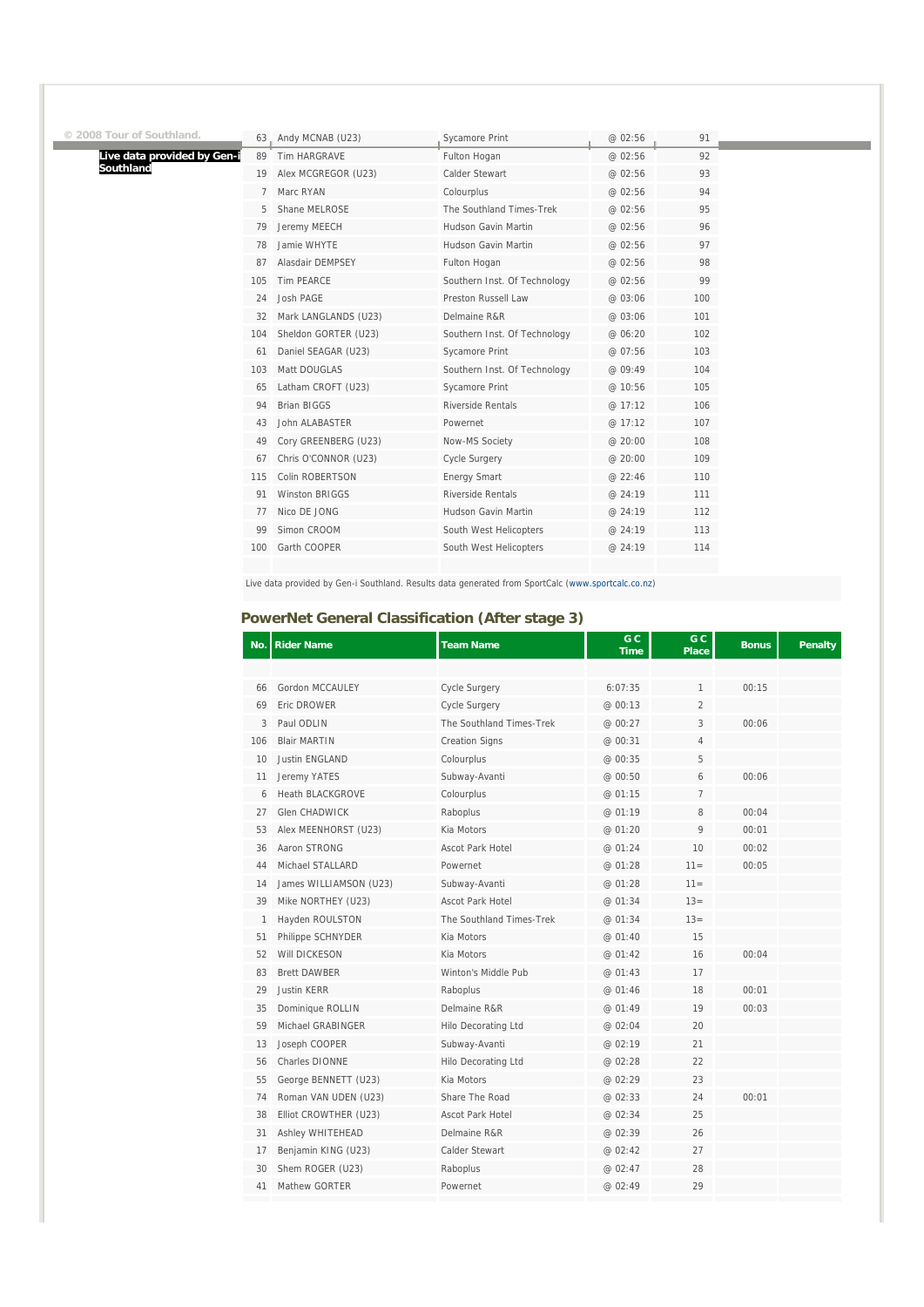| 110 | Andrew CRAWLEY         | <b>Creation Signs</b>        | @ 03:10 | 30     |       |  |
|-----|------------------------|------------------------------|---------|--------|-------|--|
| 90  | Jack BAUER             | Fulton Hogan                 | @ 03:14 | 31     |       |  |
| 86  | Josh BARLEY (U23)      | Fulton Hogan                 | @ 03:23 | 32     |       |  |
|     |                        |                              |         |        |       |  |
| 96  | Matthew MARSHALL (U23) | South West Helicopters       | @ 03:24 | 33     |       |  |
| 33  | Matt SILLARS (U23)     | Delmaine R&R                 | @ 03:30 | 34     |       |  |
| 22  | <b>Brett TIVERS</b>    | Preston Russell Law          | @ 03:32 | $35=$  |       |  |
| 28  | Peter LATHAM           | Raboplus                     | @ 03:32 | $35=$  |       |  |
| 23  | Brock ROBERTS (U23)    | Preston Russell Law          | @ 03:33 | 37     |       |  |
| 15  | Jesse SERGENT (U23)    | Subway-Avanti                | @ 03:45 | 38     |       |  |
| 4   | Michael TORCKLER (U23) | The Southland Times-Trek     | @ 03:46 | 39     |       |  |
| 108 | Alex MALONE            | <b>Creation Signs</b>        | @ 03:47 | 40     |       |  |
| 107 | David EVANS            | <b>Creation Signs</b>        | @ 03:48 | 41     |       |  |
| 75  | Ryan WILLS (U23)       | Share The Road               | @ 03:59 | 42     |       |  |
| 34  | Sam KING-TURNER        | Delmaine R&R                 | @ 04:03 | 43     |       |  |
| 111 | Richard ROLLINSON      | <b>Energy Smart</b>          | @ 04:05 | $44 =$ |       |  |
| 32  | Mark LANGLANDS (U23)   | Delmaine R&R                 | @ 04:05 | $44 =$ |       |  |
|     |                        |                              |         |        |       |  |
| 21  | Stephen ELDEN          | Preston Russell Law          | @ 04:08 | 46     |       |  |
| 19  | Alex MCGREGOR (U23)    | Calder Stewart               | @ 04:11 | 47     |       |  |
| 70  | Tom SCULLY (U23)       | <b>Cycle Surgery</b>         | @ 04:14 | 48     |       |  |
| 26  | Robin REID             | Raboplus                     | @ 04:16 | 49     |       |  |
| 54  | Samuel EADIE (U23)     | Kia Motors                   | @ 04:19 | 50     |       |  |
| 76  | <b>Nick LOVEGROVE</b>  | Hudson Gavin Martin          | @ 04:26 | $51 =$ |       |  |
| 114 | Nicholas ATKINSON      | <b>Energy Smart</b>          | @ 04:26 | $51 =$ |       |  |
| 112 | Dennis FARRELL         | <b>Energy Smart</b>          | @ 04:28 | 53     |       |  |
| 64  | Bradley ALDRICH (U23)  | Sycamore Print               | @ 04:35 | 54     |       |  |
| 85  | Chris SANSON (U23)     | Winton's Middle Pub          | @ 04:38 | 55     |       |  |
| 8   | Westley GOUGH (U23)    | Colourplus                   | @ 04:49 | 56     |       |  |
| 57  | Chuck COYLE            | Hilo Decorating Ltd          | @ 04:50 | $57 =$ |       |  |
| 93  | Jonathon ATKINSON      | <b>Riverside Rentals</b>     | @ 04:50 | $57 =$ |       |  |
| 80  | <b>Andrew EAGLES</b>   | Hudson Gavin Martin          | @ 04:53 | 59     |       |  |
| 88  | <b>Scott RAINSFORD</b> | Fulton Hogan                 | @ 04:55 | 60     |       |  |
|     | Alan WILLIAMS          |                              |         |        |       |  |
| 95  |                        | <b>Riverside Rentals</b>     | @ 04:57 | 61     |       |  |
| 113 | <b>Andrew PHILLIPS</b> | <b>Energy Smart</b>          | @ 05:02 | 62     |       |  |
| 63  | Andy MCNAB (U23)       | Sycamore Print               | @ 05:03 | 63     |       |  |
| 7   | Marc RYAN              | Colourplus                   | @ 05:06 | 64     |       |  |
| 25  | <b>Brad HALL</b>       | Preston Russell Law          | @ 05:08 | 65     |       |  |
| 81  | James GIBSON           | Winton's Middle Pub          | @ 05:10 | 66     |       |  |
| 48  | Tyler LOCKE (U23)      | Now-MS Society               | @ 05:13 | 67     |       |  |
| 18  | Brad CARTER (U23)      | Calder Stewart               | @ 05:20 | 68     |       |  |
| 62  | Alexander RAY (U23)    | Sycamore Print               | @ 05:24 | 69     |       |  |
| 84  | David AYRE (U23)       | Winton's Middle Pub          | @ 05:37 | 70     |       |  |
| 73  | Aaron LAWSON (U23)     | Share The Road               | @ 05:40 | 71     |       |  |
| 82  | Leon HEXTALL (U23)     | Winton's Middle Pub          | @ 05:42 | 72     |       |  |
| 42  | Joel PEARSON           | Powernet                     | @ 05:49 | 73     | 00:02 |  |
| 105 | Tim PEARCE             | Southern Inst. Of Technology | @ 06:02 | 74     |       |  |
| 20  | James MCCOY (U23)      | Calder Stewart               | @ 06:05 | 75     |       |  |
| 40  | Bevan MASON            | Ascot Park Hotel             | @ 06:07 | 76     |       |  |
| 45  | Paul WINTERBOURNE      | Powernet                     | @ 06:13 | 77     |       |  |
|     |                        |                              |         |        |       |  |
| 60  | Kirk O'BEE             | Hilo Decorating Ltd          | @ 06:17 | 78     |       |  |
| 92  | Colin CORNBERG (U23)   | Riverside Rentals            | @ 06:29 | 79     |       |  |
| 78  | Jamie WHYTE            | Hudson Gavin Martin          | @ 06:38 | $80 =$ |       |  |
| 87  | Alasdair DEMPSEY       | Fulton Hogan                 | @ 06:38 | $80 =$ |       |  |
| 101 | <b>Jonty TAYLOR</b>    | Southern Inst. Of Technology | @ 06:42 | 82     |       |  |
| 79  | Jeremy MEECH           | Hudson Gavin Martin          | @ 06:48 | 83     |       |  |
| 12  | Hayden GODFREY         | Subway-Avanti                | @ 06:55 | 84     |       |  |
| 109 | Nathan PAGE            | <b>Creation Signs</b>        | @ 07:14 | 85     |       |  |
| 46  | Sheldon DEENY          | Now-MS Society               | @ 07:15 | $86=$  |       |  |
| 98  | Mark MATTHEWS          | South West Helicopters       | @ 07:15 | $86=$  |       |  |
|     |                        |                              |         | $86=$  |       |  |
| 37  | Clinton AVERY (U23)    | Ascot Park Hotel             | @ 07:15 |        |       |  |

Home | Sponsors | Course Information | Commentary and Results | Tour Teams | Classification Info | Tour Riders | Tour Competitions | Tour Media | Schools | Race Manual and Booklet | Officials | Tour Gallery | Tour Links | Past Tours | History | Contacts | Sitemap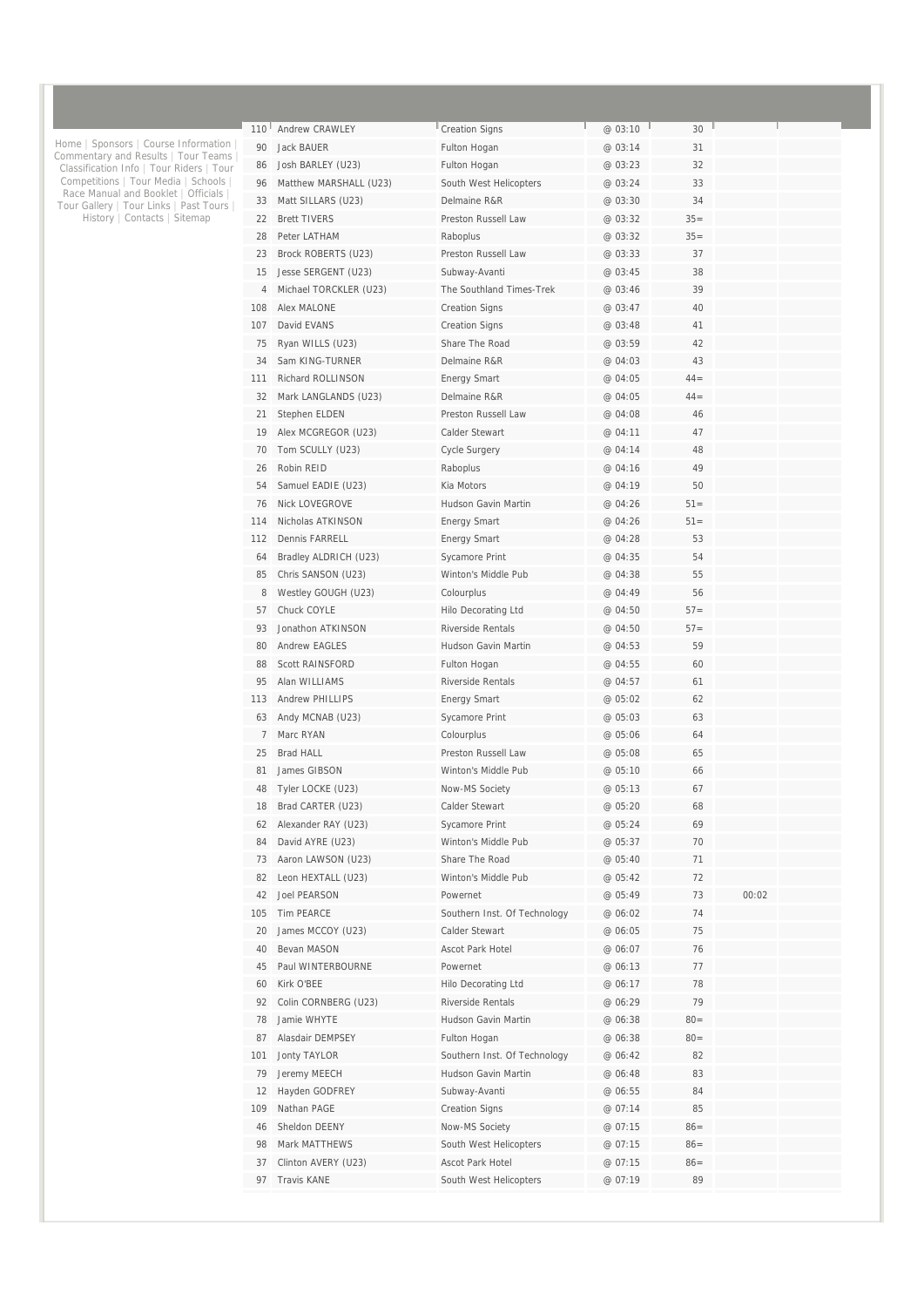| 68  | James FAIRWFATHER     | <b>Cycle Surgery</b>         | @ 07:27 | 90  |       |
|-----|-----------------------|------------------------------|---------|-----|-------|
| 71  | Matthew GILBERT       | Share The Road               | @ 07:29 | 91  |       |
| 50  | Aaron SCHNEIDER (U23) | Now-MS Society               | @ 07:39 | 92  |       |
| 5   | Shane MELROSE         | The Southland Times-Trek     | @ 07:49 | 93  |       |
| 9   | Logan HUTCHINGS       | Colourplus                   | @ 07:55 | 94  |       |
| 2   | Sam BEWLEY (U23)      | The Southland Times-Trek     | @ 08:09 | 95  |       |
| 102 | Rodney WEIBERG        | Southern Inst. Of Technology | @ 08:15 | 96  |       |
| 89  | <b>Tim HARGRAVE</b>   | Fulton Hogan                 | @ 08:29 | 97  |       |
| 58  | Omer KFM              | <b>Hilo Decorating Ltd</b>   | @ 08:45 | 98  |       |
| 104 | Sheldon GORTER (U23)  | Southern Inst. Of Technology | @ 10:37 | 99  |       |
| 72  | Adam COKER (U23)      | Share The Road               | @ 10:49 | 100 |       |
| 47  | Peter RENNIE (U23)    | Now-MS Society               | @ 11:57 | 101 |       |
| 65  | Latham CROFT (U23)    | Sycamore Print               | @ 13:32 | 102 |       |
| 103 | Matt DOUGLAS          | Southern Inst. Of Technology | @ 13:37 | 103 |       |
| 24  | Josh PAGE             | Preston Russell Law          | @ 13:53 | 104 |       |
| 61  | Daniel SEAGAR (U23)   | Sycamore Print               | @ 16:58 | 105 |       |
| 43  | John ALABASTER        | Powernet                     | @21:40  | 106 |       |
| 94  | <b>Brian BIGGS</b>    | Riverside Rentals            | @ 24:07 | 107 |       |
| 115 | Colin ROBERTSON       | <b>Energy Smart</b>          | @ 25:44 | 108 |       |
| 49  | Cory GREENBERG (U23)  | Now-MS Society               | @ 25:46 | 109 | 00:20 |
| 67  | Chris O'CONNOR (U23)  | Cycle Surgery                | @ 26:16 | 110 |       |
| 77  | Nico DE JONG          | Hudson Gavin Martin          | @ 27:56 | 111 |       |
| 91  | <b>Winston BRIGGS</b> | Riverside Rentals            | @ 29:10 | 112 |       |
| 99  | Simon CROOM           | South West Helicopters       | @ 29:32 | 113 |       |
| 100 | Garth COOPER          | South West Helicopters       | @ 36:19 | 114 |       |
|     |                       |                              |         |     |       |

Live data provided by Gen-i Southland. Results data generated from SportCalc (www.sportcalc.co.nz)

# **Teams Classification (After stage 3)**

**Sponsored by WENSLEY'S AVANTI PRO, INVERCARGILL** 

| <b>Team Name</b>             | <b>GC Time</b> |
|------------------------------|----------------|
|                              |                |
| Kia Motors                   | 18:25:43       |
| Cycle Surgery                | @ 01:44        |
| Subway-Avanti                | @ 01:45        |
| Ascot Park Hotel             | @ 02:36        |
| Raboplus                     | @ 02:52        |
| The Southland Times-Trek     | @ 02:55        |
| Colourplus                   | @ 03:38        |
| <b>Creation Signs</b>        | @ 04:18        |
| Delmaine R&R                 | @ 04:51        |
| Hilo Decorating Ltd          | @ 06:08        |
| Powernet                     | @ 07:15        |
| Preston Russell Law          | @ 08:15        |
| Winton's Middle Pub          | @ 08:18        |
| Fulton Hogan                 | @ 08:34        |
| Calder Stewart               | @ 08:55        |
| Share The Road               | @ 09:15        |
| <b>Energy Smart</b>          | @09:53         |
| Sycamore Print               | @ 11:52        |
| Hudson Gavin Martin          | @ 12:54        |
| Riverside Rentals            | @ 13:09        |
| South West Helicopters       | @ 15:00        |
| Southern Inst. Of Technology | @ 16:22        |
| Now-MS Society               | @ 17:09        |
|                              |                |

Live data provided by Gen-i Southland. Results data generated from SportCalc (www.sportcalc.co.nz)

**Sprint Ace Classification (after stage 3)**